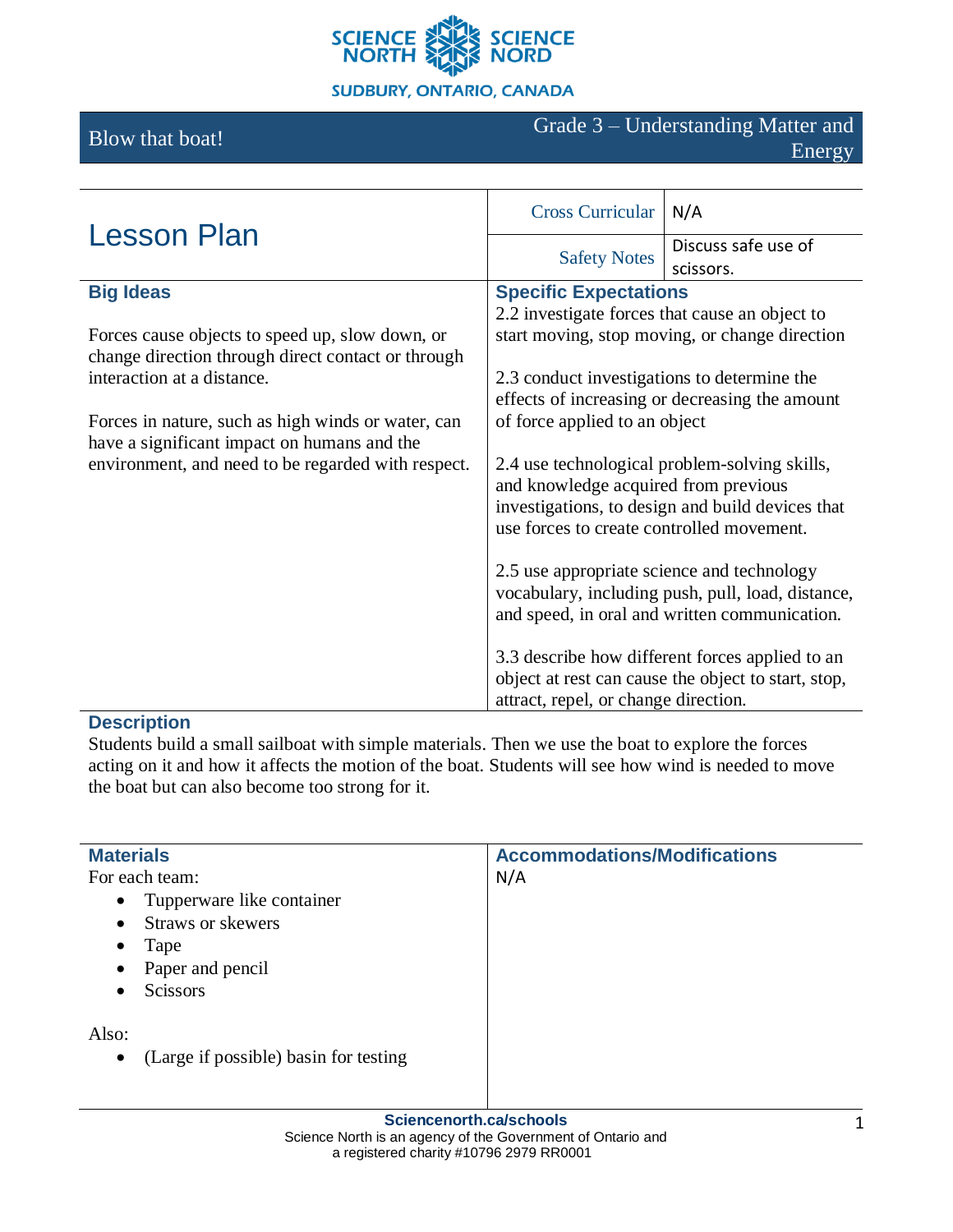

#### **Introduction**

Today we will be sailors! We are going to build our own little sailboat see how the wind can blow it around.

What things does a sailboat need so it works? (the hull, a mast, a sail)

### **Note:**

We are making a large simplification here in our discussion of how sail boats work by not talking about the workings and effects of an air foil at all. We will just talk about the direct force of the wind on a flat sail. This is valid, but a real sail boat can take advantage of its sails acting as air foils to move at angles to the wind and gain great speed as well.

# **Action**

# **Building the boat**

It's time to build your boat. Be creative but also make sure to consider what will actually work!

- Take a container. This is your HULL. The hull is the main body of the ship that sits in the water.
- Tape a straw in the middle of the hull (width wise). You can choose to place it forward or further back along the length of the hull if you want. The straw should stick straight up. It is your mast.
- Cut out a piece of paper in the shape of a sail that fits your mast.
- Carefully tape the sail to your mast making sure it is straight and goes straight across the hull – not at an angle.

#### **Testing the boat**

Now it is time to test the boat and investigate how the wind affects it. It would be best to have a basin available that each student team can use to test their boat. Depending on class size several setups will be necessary.

- Either ask students to complete the worksheet or use is as a guide to lead your explorations with them.
- For example, you can perform the experiments as demonstrations for the whole class, taking a different groups' sail boat each time, but having the whole class watch and discuss the outcomes. Students could then repeat on their own.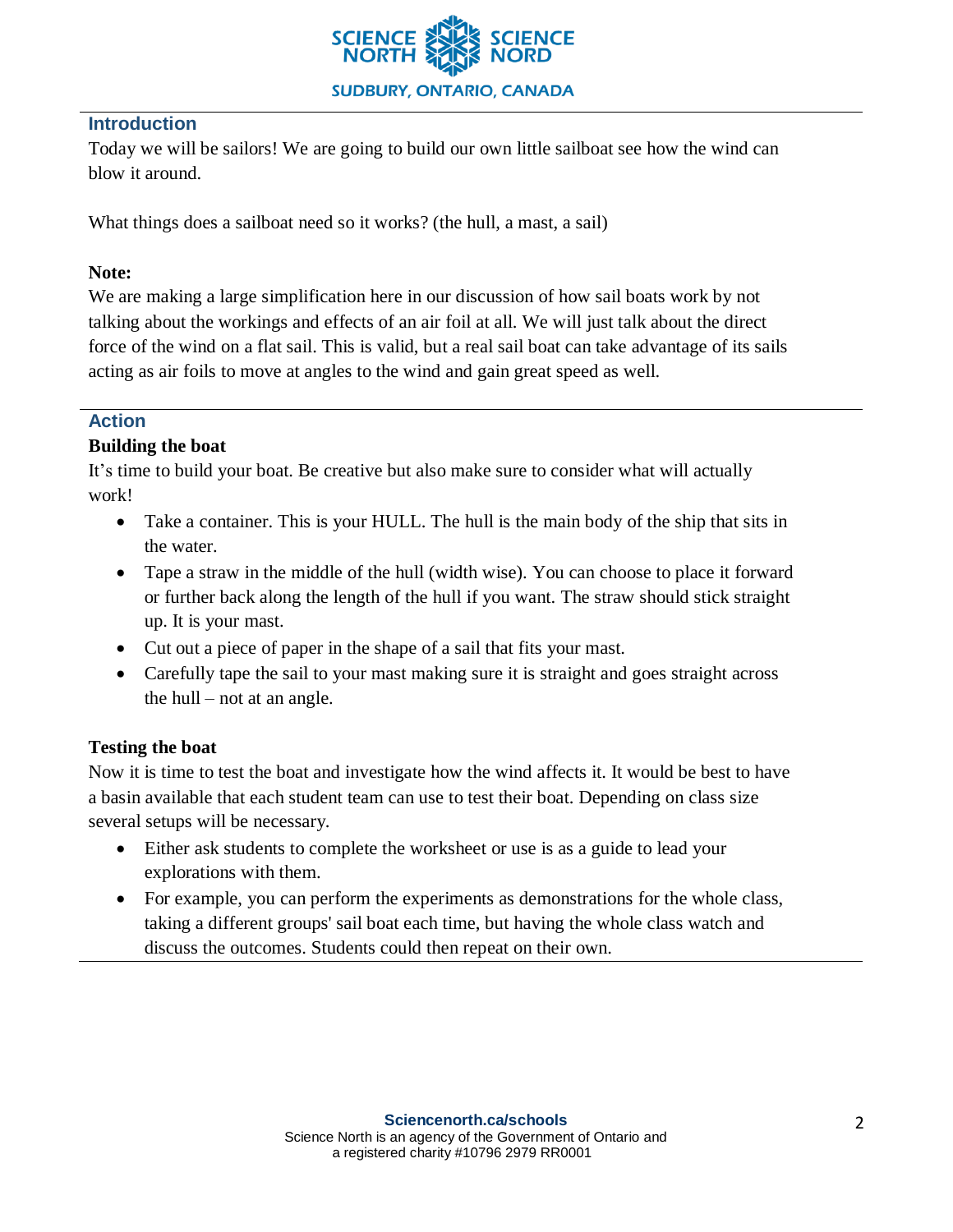

#### **Consolidation/Extension**

- Discuss what you've learned:
	- o Sail boats are powered by the force of the wind
	- o A stronger wind makes them move faster.
	- o Changing the direction of the wind or the sail can change the direction of motion.
	- o Storms can be dangerous for sail boats. They can even capsize!
- Possible extension: Show the class some pictures of actual sailboats. Some are provided in the accompanying PowerPoint presentation.